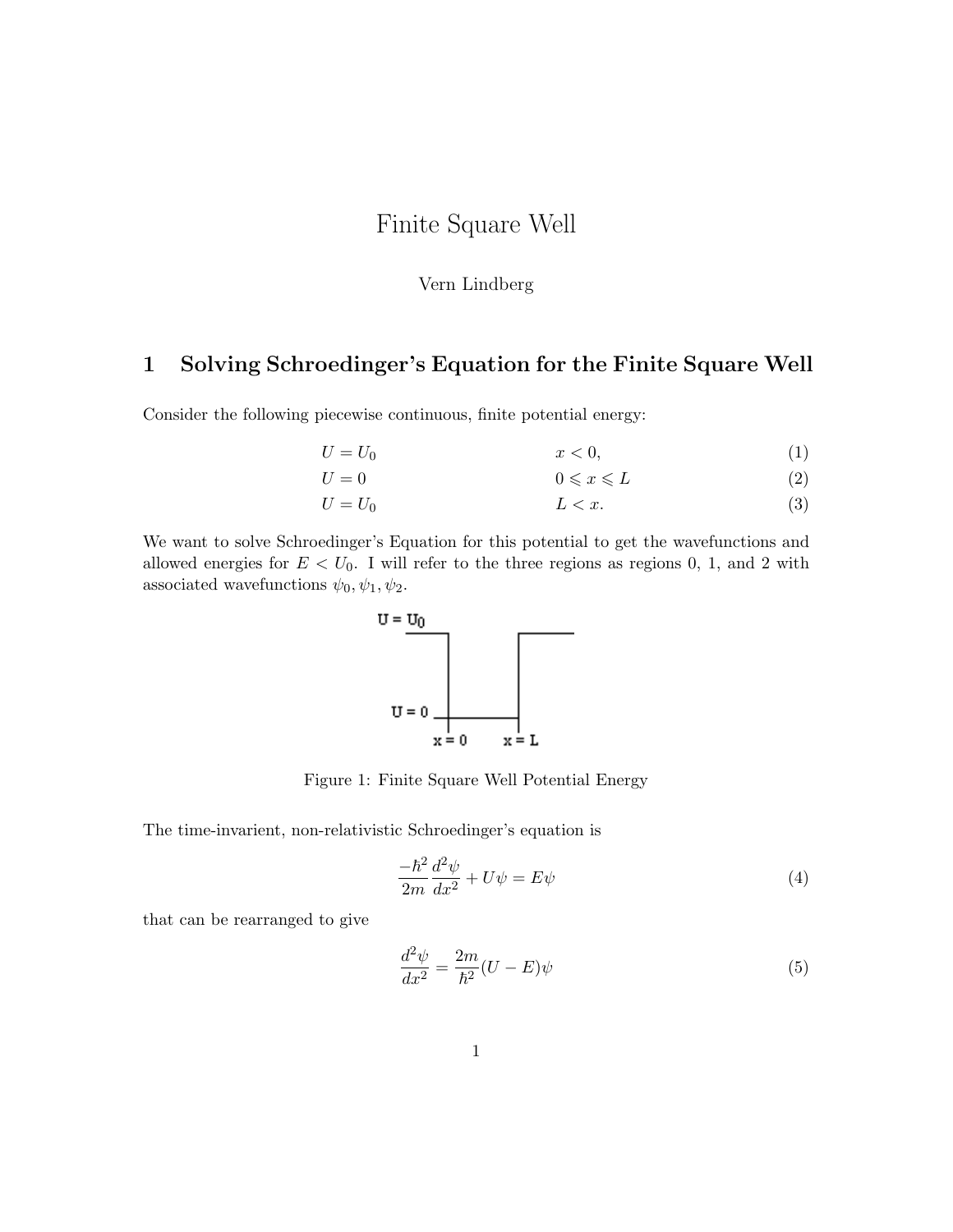It is convenient to define two new variables (both positive), one for regions 0 and 2, and one for region 1—they are wavenumbers:

$$
\kappa_0^2 = \frac{2m}{\hbar^2} (U_0 - E) \tag{6}
$$

$$
k_1^2 = \frac{2m}{\hbar^2}E\tag{7}
$$

and Schroedinger's equation becomes

$$
\frac{d^2\psi_{0,2}}{dx^2} = \kappa_0^2 \psi_{0,2} \qquad x < 0 \text{ or } L < x \tag{8}
$$

and

$$
\frac{d^2\psi_1}{dx^2} = -k_1^2\psi_1 \qquad \qquad 0 < x < L \tag{9}
$$

In regions 0 and 2 the general solution is a linear combination of exponentials with the same form, but with different constants, namely

$$
\psi_0 = A \exp(-\kappa_0 x) + B \exp(+\kappa_0 x) \qquad x < 0 \tag{10}
$$

$$
\psi_2 = F \exp(-\kappa_0 x) + G \exp(+\kappa_0 x) \qquad L < x \tag{11}
$$

In region 1 we have the same general solution that we had for the infinite square well,

$$
\psi_1 = C \sin(k_1 x) + D \cos(k_1 x) \qquad 0 < x < L \tag{12}
$$

Equations (10) to (12) have 7 unknowns— $A, B, C, D, F, G$  and the energy E that is implicitly contained in the variables  $\kappa_0, k_1$ . Therefore we need to get 7 equations to be able to solve for the unknowns.

We will first use the requirement that the wavefunction remain finite everywhere. Consider  $\psi_2$  as  $x \to \infty$ . For this to remain finite we must require  $G = 0$ . Similarly, as  $x \to -\infty$ , we require  $A = 0$ . Our solutions become

$$
\psi_0 = B \exp(+\kappa_0 x) \tag{13}
$$

$$
\psi_2 = F \exp(-\kappa_0 x) \tag{14}
$$

The next step is to require that the wavefunction and its first derivative be continuous everywhere, and in our case we look at the boundaries,  $x = 0$  and  $x = L$ .

$$
\psi_0(0) = \psi_1(0)
$$
  

$$
B = D \tag{15}
$$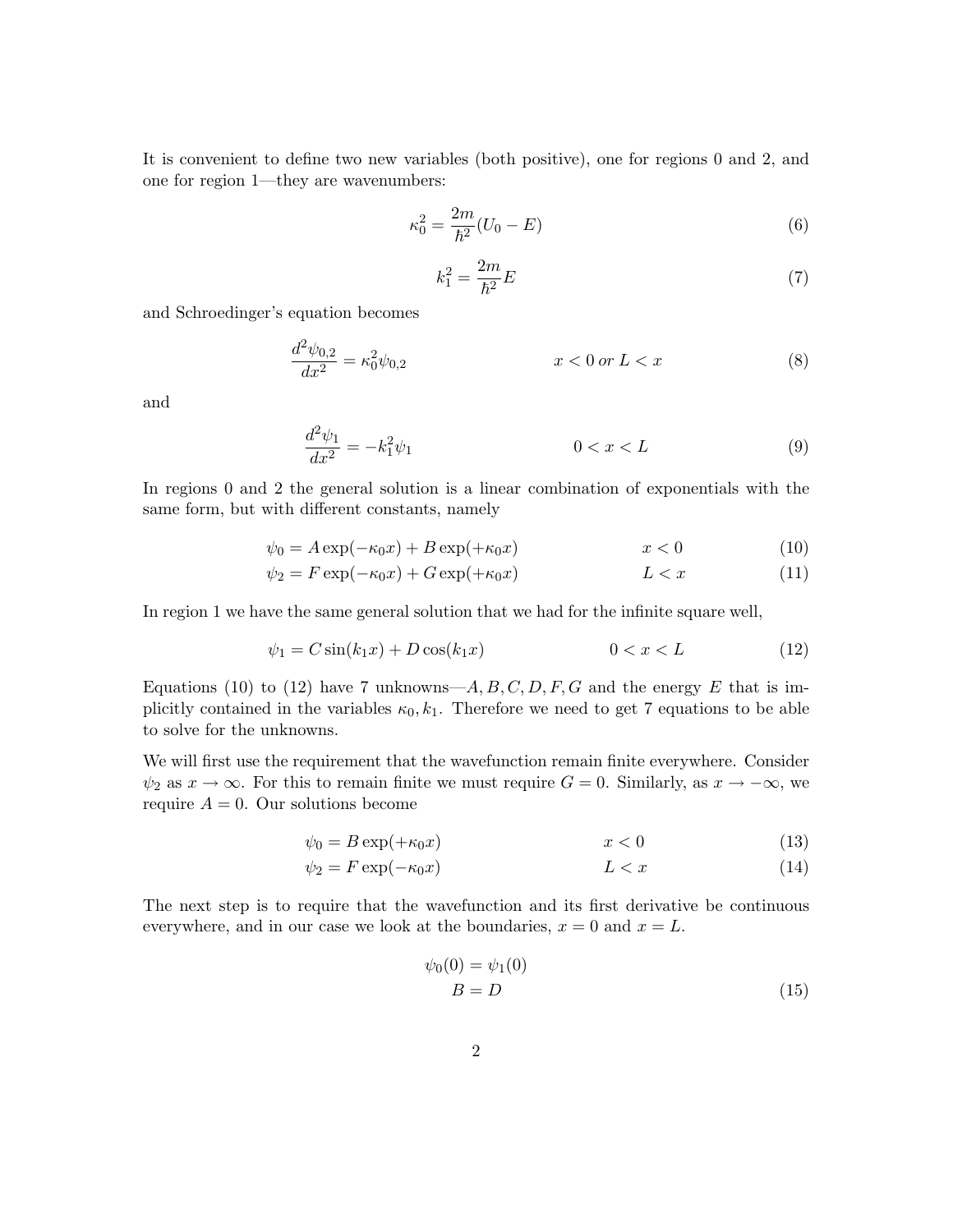hence  $\psi_0 = D \exp(+\kappa_0 x)$ .

Take derivatives of the wavefunctions,

$$
\frac{d\psi_0}{dx} = \kappa_0 D \exp(\kappa_0 x) \tag{16}
$$

$$
\frac{d\psi_1}{dx} = k_1 C \cos(k_1 x) - k_1 D \sin(k_1 x) \tag{17}
$$

$$
\frac{d\psi_2}{dx} = -\kappa_0 F \exp(-\kappa_0 x) \tag{18}
$$

and at  $x = 0$  we get

$$
\frac{\psi_0}{dx}(0) = \frac{d\psi_1}{dx}(0)
$$
  
\n
$$
\kappa_0 D = k_1 C
$$
\n(19)

So

$$
\psi_1 = \frac{\kappa_0}{k_1} D \sin(k_1 x) + D \cos(k_1 x) \tag{20}
$$

$$
\frac{d\psi_1}{dx} = \kappa_0 D \cos(k_1 x) - k_1 D \sin(k_1 x) \tag{21}
$$

There remain 3 unknowns,  $D, F$ , and E. Finding them is a bit messier! Consider the boundary conditions at  $x = L$ ,

$$
\psi_1(L) = \psi_2(L)
$$
  
\n
$$
\frac{\kappa_0}{k_1} D \sin(k_1 L) + D \cos(k_1 L) = F \exp(-\kappa_0 L)
$$
\n(22)

$$
\frac{d\psi_1}{dx}(L) = \frac{d\psi_2}{dx}(L)
$$

$$
\kappa_0 D \cos(k_1 L) - k_1 D \sin(k_1 L) = -\kappa_0 F \exp(-\kappa_0 L) \tag{23}
$$

We are not going much farther, but if we divided Equation (22) by Equation (23), we can see that the constants  $D$  and  $F$  cancel leaving us with one rather ugly equation to solve for energy E (remember this is implicitly included in the values of  $k_1$  and  $\kappa_0$ .) The solution must be done numerically, and is left for other courses. At the end of this document the next steps are shown.

How can we get the remaining constants? There is one remaining condition, normalization, that for this problem is

$$
\int_{-\infty}^{0} \psi_0^2 dx + \int_{0}^{L} \psi_1^2 dx + \int_{L}^{\infty} \psi_2^2 dx = 1
$$
 (24)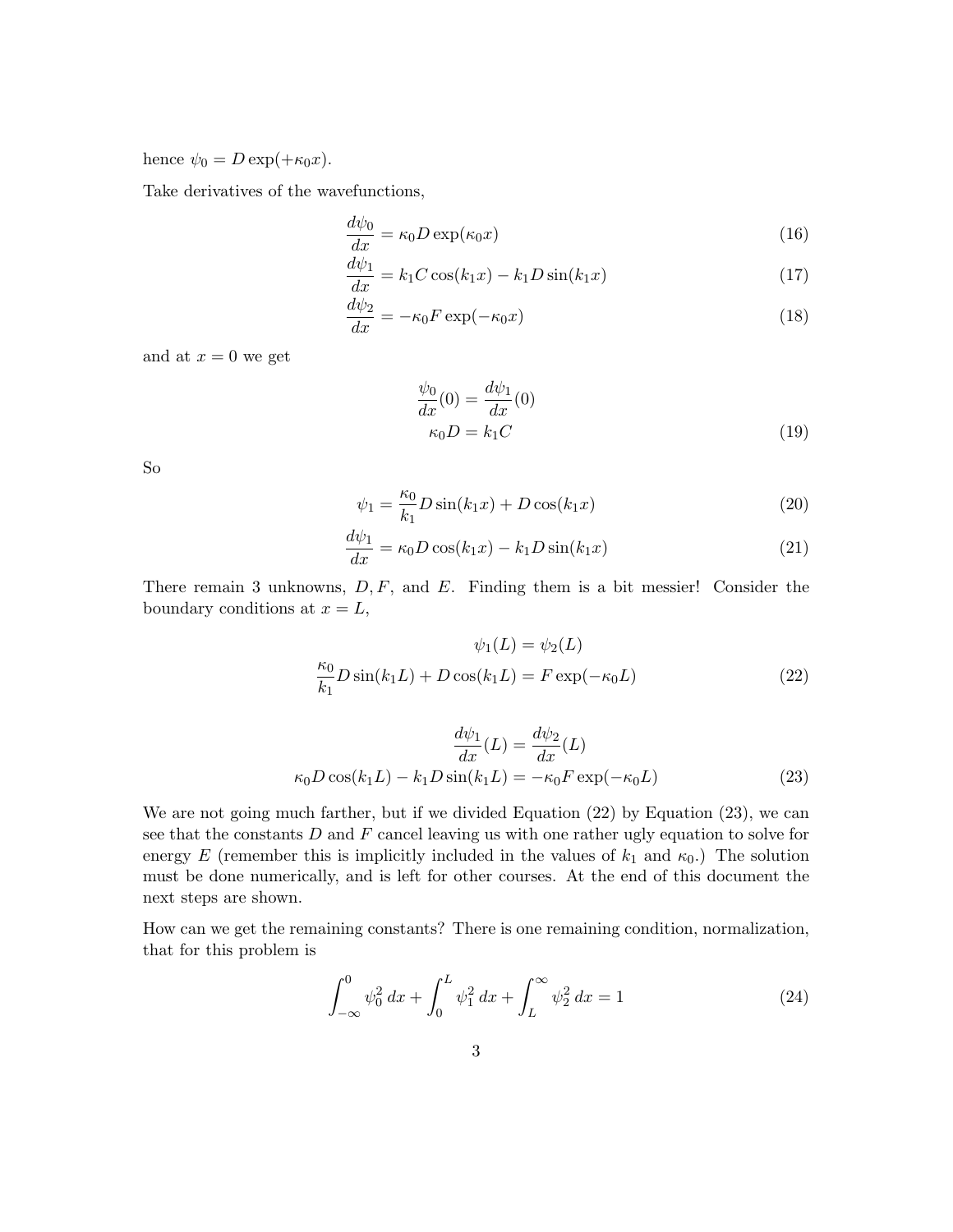Even without solving the entire problem we can make some conclusions about the wavefunction and the allowed energy levels. Recall that for an infinite square well potential of width L the allowed energies are quantized and

$$
E_n^{\infty} = n^2 \frac{\hbar^2 \pi^2}{2mL^2}
$$
\n<sup>(25)</sup>

with  $n$  being any positive integer. Outside the well the wavefunction is 0. We are certain that the particle is somewhere inside the box, so  $\Delta x^{\infty} = L$ .

With the finite well, the wavefunction is not zero outside the well, so  $\Delta x^{finite} > L$ , hence from the uncertainty principle,  $\Delta p_x^{finite} < \Delta p_x^{\infty}$ . This suggests that the average value of momentum is less for the finite well, and therefore that the kinetic energy inside the well is less for the finite well than for the infinite well. Indeed this is borne out with detailed analysis. In addition, the number of allowed energy levels is finite, and there is a possibility that a well may be sufficiently narrow or sufficiently shallow that no energy levels are allowed.

Also note that the non-zero wavefunctions in regions 0 and 2 mean that there is a nonzero probability of finding the particle in a region that is classically forbidden, a region where the the total energy is less than the potential energy so that the kinetic energy is negative. We will have more to say about this later when we discuss quantum mechanical tunneling.

## 2 More of the solution

Just in case you want to see more, I'll do some. Here is  $\frac{Equation(22)}{Equation(23)}$ 

$$
\frac{\frac{\kappa_0}{k_1}D\sin(k_1L) + D\cos(k_1L)}{\kappa_0 D\cos(k_1L) - k_1D\sin(k_1L)} = \frac{F\exp(-\kappa_0L)}{-\kappa_0F\exp(-\kappa_0L)}
$$
\n
$$
\frac{\kappa_0\sin(k_1L) + k_1\cos(k_1L)}{\kappa_0k_1\cos(k_1L) - k_1^2\sin(k_1L)} = \frac{1}{-\kappa_0}
$$
\n
$$
\kappa_0^2\sin(k_1L) + \kappa_0k_1\cos(k_1L) = -\kappa_0k_1\cos(k_1L) + k_1^2\sin(k_1L)
$$
\n
$$
\kappa_0^2\tan(k_1L) + \kappa_0k_1 = -\kappa_0k_1 + k_1^2\tan(k_1L)
$$
\n
$$
2\kappa_0k_1 = (k_1^2 - \kappa_0^2)\tan(k_1L) \tag{26}
$$

Now put in the values of  $\kappa_0$  and  $k_1$  from Equations (6) and (7) and do some algebra to get

$$
2\sqrt{(U_0 - E)E} = (2E - U_0)\tan\left(\sqrt{\frac{2mEL^2}{\hbar^2}}\right)
$$
\n(27)